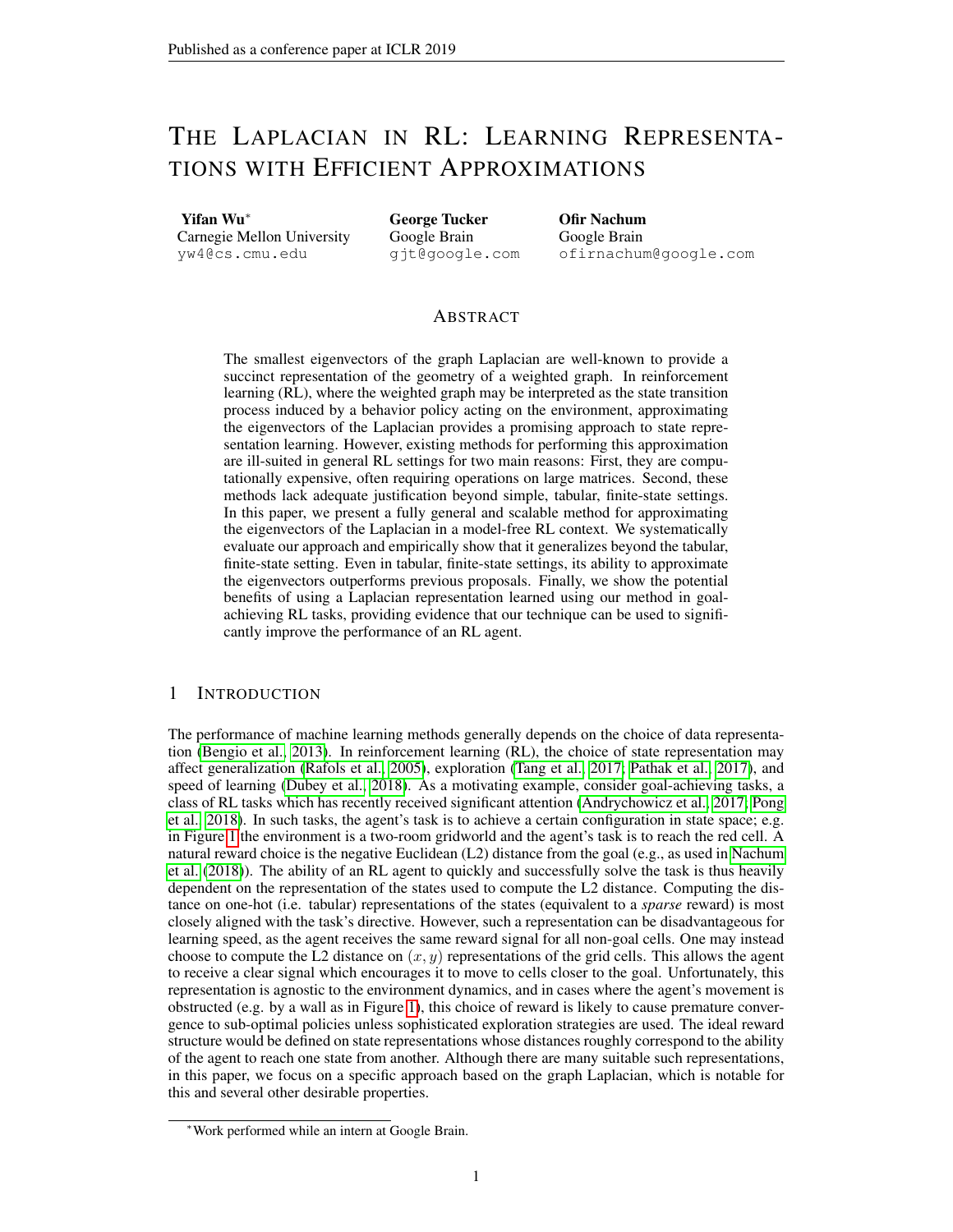For a symmetric weighted graph, the Laplacian is a symmetric matrix with a row and column for each vertex. The  $d$  smallest eigenvectors of the Laplacian provide an embedding of each vertex in  $\mathbb{R}^d$  which has been found to be especially useful in a variety of applications, such as graph visualization [\(Koren, 2003\)](#page-8-3), clustering [\(Ng et al., 2002\)](#page-9-5), and more [\(Chung & Graham, 1997\)](#page-8-4).



<span id="page-1-0"></span>Figure 1: Visualization of the shaped reward defined by the L2 distance from the red cell on an  $(x, y)$  representation (left) and Laplacian representation (right).

## Naturally, the use of the Laplacian in

RL has also attracted attention. In an RL setting, the vertices of the graph are given by the states of the environment. For a specific behavior policy, edges between states are weighted by the probability of transitioning from one state to the other (and vice-versa). Several previous works have proposed that approximating the eigenvectors of the graph Laplacian can be useful in RL. For example, [Mahadevan](#page-9-6) [\(2005\)](#page-9-6) shows that using the eigenvectors as basis functions can accelerate learning with policy iteration. [Machado et al.](#page-9-7) [\(2017a;](#page-9-7)[b\)](#page-9-8) show that the eigenvectors can be used to construct options with exploratory behavior. The Laplacian eigenvectors are also a natural solution to the aforementioned reward-shaping problem. If we use a uniformly random behavior policy, the Laplacian state representations will be appropriately aware of the walls present in the gridworld and will induce an L2 distance as shown in Figure [1\(](#page-1-0)right). This choice of representation accurately reflects the geometry of the problem, not only providing a strong learning signal at every state, but also avoiding spurious local optima.

While the potential benefits of using Laplacian-based representations in RL are clear, current techniques for approximating or learning the representations are ill-suited for model-free RL. For one, current methods mostly require an eigendecomposition of a matrix. When this matrix is the actual Laplacian [\(Mahadevan, 2005\)](#page-9-6), the eigendecomposition can easily become prohibitively expensive. Even for methods which perform the eigendecomposition on a reduced matrix [\(Machado et al.,](#page-9-7) [2017a](#page-9-7)[;b\)](#page-9-8), the eigendecomposition step may be computationally expensive, and furthermore precludes the applicability of the method to stochastic or online settings, which are common in RL. Perhaps more crucially, the justification for many of these methods is made in the tabular setting. The applicability of these methods to more general settings is unclear.

To resolve these limitations, we propose a computationally efficient approach to approximate the eigenvectors of the Laplacian with function approximation based on the spectral graph drawing objective, an objective whose optimum yields the desired eigenvector representations. We present the objective in a fully general RL setting and show how it may be stochastically optimized over minibatches of sampled experience. We empirically show that our method provides a better approximation to the Laplacian eigenvectors than previous proposals, especially when the raw representation is not tabular. We then apply our representation learning procedure to reward shaping in goal-achieving tasks, and show that our approach outperforms both sparse rewards and rewards based on L2 distance in the raw feature space. Results are shown under a set of gridworld maze environments and difficult continuous control navigation environments.

## 2 BACKGROUND

We present the eigendecomposition framework in terms of general Hilbert spaces. By working with Hilbert spaces, we provide a unified treatment of the Laplacian and our method for approximating its eigenvectors [\(Cayley, 1858\)](#page-8-5) – *eigenfunctions* in Hilbert spaces [\(Riesz, 1910\)](#page-9-9) – regardless of the underlying space (discrete or continuous). To simplify the exposition, the reader may substitute the following simplified definitions:

- The *state space* S is a finite enumerated set  $\{1, \ldots, |S|\}$ .
- The *probability measure* ρ is a probability distribution over S.
- The *Hilbert space*  $\mathcal{H}$  is  $\mathbb{R}^{|S|}$ , for which elements  $f \in \mathcal{H}$  are  $|S|$  dimensional vectors representing *functions*  $f : S \to \mathbb{R}$ .
- The *inner product*  $\langle f, g \rangle_{\mathcal{H}}$  of two elements  $f, g \in \mathcal{H}$  is a weighted dot product of the corresponding vectors, with weighting given by  $\rho$ ; i.e.  $\langle f, g \rangle_{\mathcal{H}} = \sum_{u=1}^{|S|} f(u)g(u)\rho(u)$ .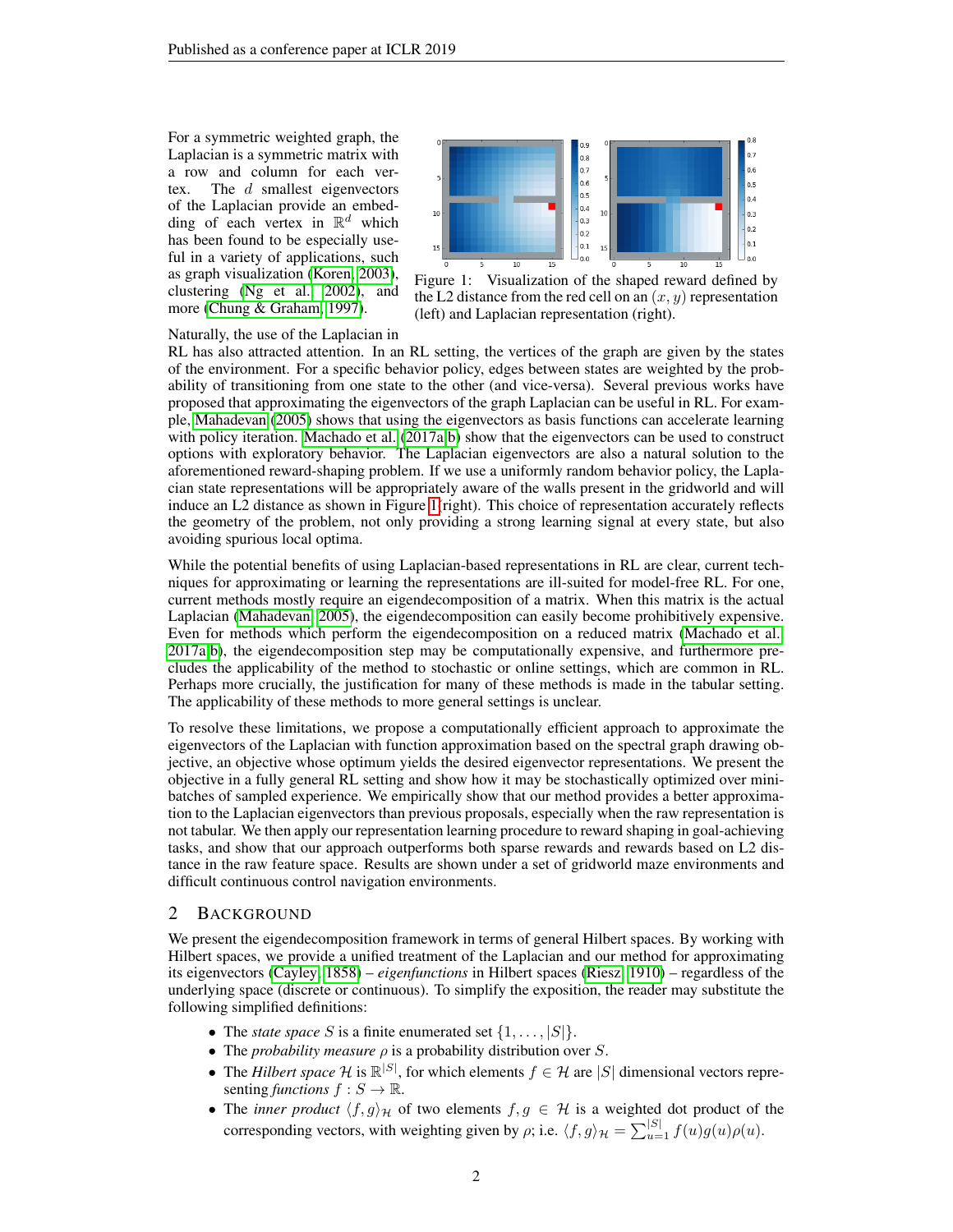- A *linear operator* is a mapping  $A : \mathcal{H} \to \mathcal{H}$  corresponding to a weighted matrix multiplication; i.e.  $Af(u) = \sum_{v=1}^{|S|} f(v)A(u, v)\rho(v)$ .
- A *self-adjoint* linear operator A is one for which  $\langle f, Ag \rangle_{\mathcal{H}} = \langle Af, g \rangle_{\mathcal{H}}$  for all  $f, g \in \mathcal{H}$ . This corresponds to A being a symmetric matrix.

#### 2.1 A SPACE AND A MEASURE

We now present the more general form of these definitions. Let S be a set,  $\Sigma$  be a  $\sigma$ -algebra, and  $\rho$ be a measure such that  $(S, \Sigma, \rho)$  constitutes a measure space. Consider the set of square-integrable real-valued functions  $L^2(S, \Sigma, \rho) = \{f : S \to \mathbb{R} \text{ s.t. } \int_S |f(u)|^2 d\rho(u) < \infty\}$ . When associated with the inner-product,

$$
\langle f, g \rangle_{\mathcal{H}} = \int_{S} f(u)g(u) \, d\rho(u),
$$

this set of functions forms a complete inner product Hilbert space [\(Hilbert, 1906;](#page-8-6) [Riesz, 1910\)](#page-9-9). The inner product gives rise to a notion of orthogonality: Functions f, g are orthogonal if  $\langle f, g \rangle_{\mathcal{H}} = 0$ . It also induces a norm on the space:  $||f||^2 = \langle f, f \rangle_{\mathcal{H}}$ . We denote  $\mathcal{H} = L^2(S, \Sigma, \rho)$  and additionally restrict  $\rho$  to be a probability measure, i.e.  $\int_S 1 d\rho(u) = 1$ .

## 2.2 THE LAPLACIAN

To construct the graph Laplacian in this general setting, we consider linear operators  $D$  which are Hilbert-Schmidt integral operators [\(Bump, 1998\)](#page-8-7), expressable as,

$$
Df(u) = \int_{S} f(v)D(u, v) d\rho(v),
$$

where with a slight abuse of notation we also use  $D : S \times S \mapsto R^+$  to denote the kernel function. We assume that (i) the kernel function D satisfies  $D(u, v) = D(v, u)$  for all  $u, v \in S$  so that the operator D is self-adjoint; (ii) for each  $u \in S$ ,  $D(u, v)$  is the Radon-Nikodym derivative (density function) from some probability measure to  $\rho$ , i.e.  $\int_{S} D(u, v) d\rho(v) = 1$  for all u. With these assumptions, D is a compact, self-adjoint linear operator, and hence many of the spectral properties associated with standard symmetric matrices extend to D.

The Laplacian L of D is defined as the linear operator on  $H$  given by,

$$
Lf(u) = f(u) - \int_{S} f(v)D(u, v) d\rho(v) = f(u) - Df(u).
$$
 (1)

The Laplacian may also be written as the linear operator  $I - D$ , where I is the identity operator. Any eigenfunction with associated eigenvalue  $\lambda$  of the Laplacian is an eigenfunction with eigenvalue  $1 - \lambda$  for D, and vice-versa.

Our goal is to find the first d eigenfunctions  $f_1, ..., f_d$  associated with the smallest d eigenvalues of L (subject to rotation of the basis).<sup>[1](#page-2-0)</sup> The mapping  $\phi: S \mapsto \mathbb{R}^d$  defined by  $\phi(u) = [f_1(u), ..., f_d(u)]$ then defines an embedding or representation of the space S.

#### 2.3 SPECTRAL GRAPH DRAWING

Spectral graph drawing [\(Koren, 2003\)](#page-8-3) provides an optimization perspective on finding the eigenvectors of the Laplacian. Suppose we have a large graph, composed of (possibly infinitely many) vertices with weighted edges representing pairwise (non-negative) affinities (denoted by  $D(u, v) \geq 0$ for vertices  $u$  and  $v$ ). To visualize the graph, we would like to embed each vertex in a low dimensional space (e.g.,  $\mathbb{R}^d$  in this work) so that pairwise distances in the low dimensional space are small for vertices with high affinity. Using our notation, the graph drawing objective is to find a set of orthonormal functions  $f_1, \ldots, f_d$  defined on the space S which minimize

<span id="page-2-1"></span>
$$
G(f_1, \ldots, f_d) = \frac{1}{2} \int_S \int_S \sum_{k=1}^d (f_k(u) - f_k(v))^2 D(u, v) d\rho(u) d\rho(v).
$$
 (2)

<span id="page-2-0"></span><sup>&</sup>lt;sup>1</sup>The existence of these eigenfunctions is formally discussed in Appendix [A.](#page-11-0)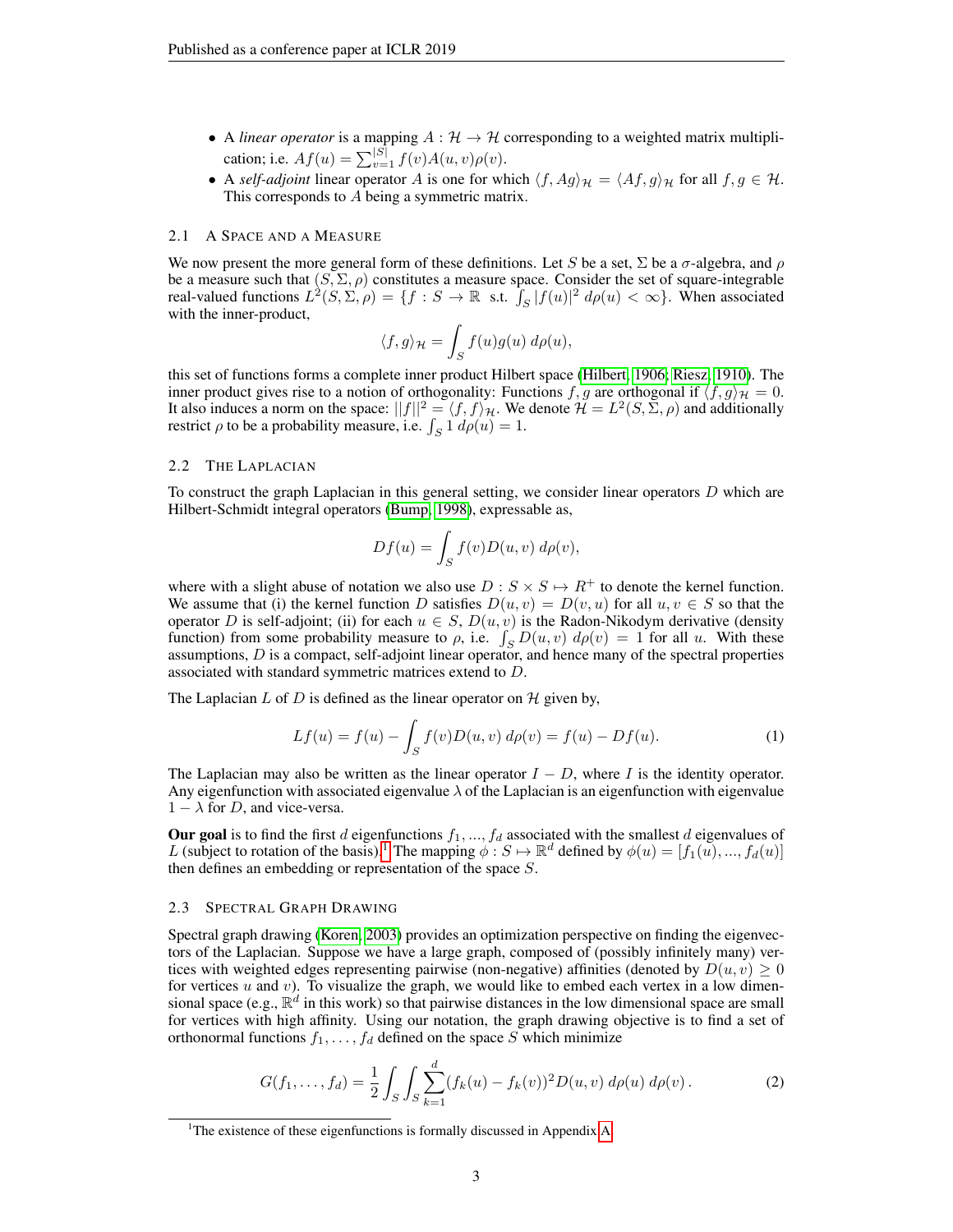The orthonormal constraints can be written as  $\langle f_i, f_k \rangle_{\mathcal{H}} = \delta_{ik}$  for all  $j, k \in [1, d]$  where  $\delta_{ik} = 1$  if  $j = k$  and  $\delta_{jk} = 0$  otherwise.

The graph drawing objective [\(2\)](#page-2-1) may be expressed more succinctly in terms of the Laplacian:

<span id="page-3-0"></span>
$$
G(f_1,\ldots,f_d) = \sum_{k=1}^d \langle f_k, Lf_k \rangle_{\mathcal{H}}.
$$
\n(3)

The minimum value of [\(3\)](#page-3-0) is the sum of the  $d$  smallest eigenvalues of  $L$ . Accordingly, the minimum is achieved when  $f_1, \ldots, f_d$  span the same subspace as the corresponding d eigenfunctions. In the next section, we will show that the graph drawing objective is amenable to stochastic optimization, thus providing a general, scalable approach to approximating the eigenfunctions of the Laplacian.

## 3 REPRESENTATION LEARNING WITH THE LAPLACIAN

In this section, we specify the meaning of the Laplacian in the RL setting (i.e., how to set  $\rho$ , D appropriately). We then elaborate on how to approximate the eigenfunctions of the Laplacian by optimizing the graph drawing objective via stochastic gradient descent on sampled states and pairs of states.

#### 3.1 THE LAPLACIAN IN A REINFORCEMENT LEARNING SETTING

In RL, an agent interacts with an environment by observing states and acting on the environment. We consider the standard MDP setting [\(Puterman, 1990\)](#page-9-10). Briefly, at time  $t$  the environment produces an observation  $s_t \in S$ , which at time  $t = 0$  is determined by a random sample from an environmentspecific initial distribution  $P_0$ . The agent's policy produces a probability distribution over possible actions  $\pi(a|s_t)$  from which it samples a specific action  $a_t \in A$  to act on the environment. The environment then yields a reward  $r_t$  sampled from an environment-specific reward distribution function  $R(s_t, a_t)$ , and transitions to a subsequent state  $s_{t+1}$  sampled from an environment-specific transition distribution function  $P(s_t, a_t)$ . We consider defining the Laplacian with respect to a fixed behavior policy  $\pi$ . Then, the transition distributions  $P^{\pi}(s_{t+1}|s_t)$  form a Markov chain. We assume this Markov chain has a unique stationary distribution.

We now introduce a choice of  $\rho$  and D for the Laplacian in the RL setting. We define  $\rho$  to be the stationary distribution of the Markov chain  $P^{\pi}$  such that for any measurable  $U \subset S$  we have  $\rho(U) = \int_S \dot{P}^\pi(U|v) \, d\rho(v).$ 

As  $D(u, v)$  represents the pairwise affinity between two vertices u and v on the graph, it is natural to define  $D(u, v)$  in terms of the transition distribution.<sup>[2](#page-3-1)</sup> Recall that D needs to satisfy (i)  $D(u, v)$  =  $D(v, u)$  (ii)  $D(u, \cdot)$  is the density function from a probability measure to  $\rho$  for all u. We define

<span id="page-3-3"></span>
$$
D(u,v) = \frac{1}{2} \frac{dP^{\pi}(s|u)}{d\rho(s)} \bigg|_{s=v} + \frac{1}{2} \frac{dP^{\pi}(s|v)}{d\rho(s)} \bigg|_{s=u}, \tag{4}
$$

which satisfies these conditions<sup>[3](#page-3-2)</sup>. In other words, the affinity between states u and v is the average of the two-way transition probabilities: If S is finite then the first term in [\(4\)](#page-3-3) is  $P^{\pi}(s_{t+1} = v | s_t =$  $u$ )/ $\rho(v)$  and the second term is  $P^{\pi}(s_{t+1} = u | s_t = v) / \rho(u)$ .

## 3.2 APPROXIMATING THE LAPLACIAN EIGENFUNCTIONS

Given this definition of the Laplacian, we now aim to learn the eigen-decomposition embedding  $\phi$ . In the model-free RL context, we have access to states and pairs of states (or sequences of states) only via sampling; i.e. we may sample states u from  $\rho(u)$  and pairs of u, v from  $\rho(u)P^{\pi}(v|u)$ . This imposes several challenges on computing the eigendecomposition:

- Enumerating the state space  $S$  may be intractable due to the large cardinality or continuity.
- For arbitrary pairs of states  $(u, v)$ , we do not have explicit access to  $D(u, v)$ .
- Enforcing exact orthonormality of  $f_1, ..., f_d$  may be intractable in innumerable state spaces.

<span id="page-3-1"></span><sup>&</sup>lt;sup>2</sup>The one-step transitions can be generalized to multi-step transitions in the definition of  $D$ , which provide better performance for RL applications in our experiments. See Appendix [B](#page-11-1) for details.

<span id="page-3-2"></span> ${}^{3}D(u, v) = D(v, u)$  follows from definition. See Appendix [B](#page-11-1) for a proof that  $D(u, \cdot)$  is a density.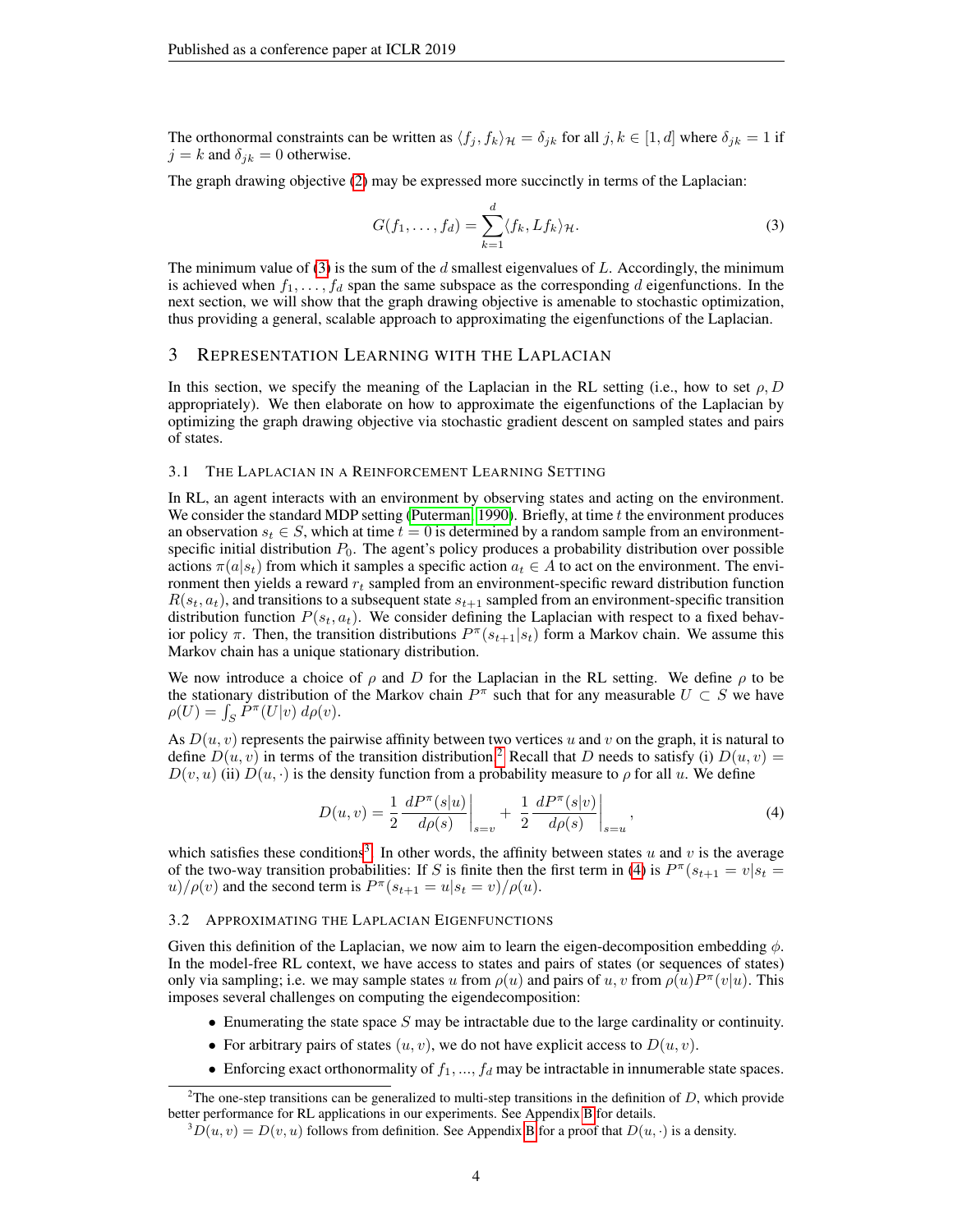With our choices for  $\rho$  and D, the graph drawing objective (Eq. [2\)](#page-2-1) is a good start for resolving these challenges because it can be expressed as an expectation (see Appendix [C](#page-13-0) for the derivation):

<span id="page-4-0"></span>
$$
G(f_1, ..., f_d) = \frac{1}{2} \mathbb{E}_{u \sim \rho, v \sim P^{\pi}(\cdot | u)} \Big[ \sum_{k=1}^d (f_k(u) - f_k(v))^2 \Big].
$$
 (5)

Minimizing the objective with stochastic gradient descent is straightforward by sampling transition pairs  $(s_t, s_{t+1})$  as  $(u, v)$  from the replay buffer. The difficult part is ensuring orthonormality of the functions. To tackle this issue, we first relax the orthonormality constraint to a soft constraint  $\sum_{j,k} (\langle f_j, f_k \rangle_{\mathcal{H}} - \delta_{jk})^2 < \epsilon$ . Using standard properties of expectations, we rewrite the inequality as follows:

$$
\sum_{j,k} (\mathbb{E}_{u \sim \rho} [f_j(u) f_k(u)] - \delta_{jk})^2 = \sum_{j,k} (\mathbb{E}_{u \sim \rho} [f_j(u) f_k(u) - \delta_{jk}])^2
$$
  
\n
$$
= \sum_{j,k} \mathbb{E}_{u \sim \rho} [f_j(u) f_k(u) - \delta_{jk}] \mathbb{E}_{v \sim \rho} [f_j(v) f_k(v) - \delta_{jk}]
$$
  
\n
$$
= \sum_{j,k} \mathbb{E}_{u \sim \rho, v \sim \rho} [(f_j(u) f_k(u) - \delta_{jk}) (f_j(v) f_k(v) - \delta_{jk})] < \epsilon.
$$

In practice, we transform this constraint into a penalty and solve the unconstrained minimization problem. The resulting penalized graph drawing objective is

<span id="page-4-1"></span>
$$
\tilde{G}(f_1,\ldots,f_d) = G(f_1,\ldots,f_d) + \beta \mathbb{E}_{u \sim \rho, v \sim \rho} \Big[ \sum_{j,k} \left( f_j(u) f_k(u) - \delta_{jk} \right) \left( f_j(v) f_k(v) - \delta_{jk} \right) \Big], \quad (6)
$$

where  $\beta$  is the penalty weight (KKT multiplier).

The d-dimensional embedding  $\phi(u) = [f_1(u),..., f_d(u)]$  may be learned using a neural network function approximator. We note that  $\tilde{G}$  has a form which appears in many other representation learning objectives, being comprised of an attractive and a repulsive term. The attractive term minimizes the squared distance of embeddings of randomly sampled transitions experienced by the policy  $\pi$ , while the repulsive term repels the embeddings of states independently sampled from  $\rho$ . The repulsive term is especially interesting and we are unaware of anything similar to it in other representation learning objectives: It may be interpreted as orthogonalizing the embeddings of two randomly sampled states while regularizing their norm away from zero by noticing

$$
\sum_{j,k} \left( f_j(u) f_k(u) - \delta_{jk} \right) \left( f_j(v) f_k(v) - \delta_{jk} \right) = \left( \phi(u)^T \phi(v) \right)^2 - ||\phi(u)||_2^2 - ||\phi(v)||_2^2 + d. \tag{7}
$$

## 4 RELATED WORK

One of the main contributions of our work is a principled treatment of the Laplacian in a general RL setting. While several previous works have proposed the use of the Laplacian in RL [\(Mahadevan,](#page-9-6) [2005;](#page-9-6) [Machado et al., 2017a\)](#page-9-7), they have focused on the simple, tabular setting. In contrast, we provide a framework for Laplacian representation learning that applies generally (i.e., when the state space is innumerable and may only be accessed via sampling).

Our main result is showing that the graph drawing objective may be used to stochastically optimize a representation module which approximates the Laplacian eigenfunctions. Although a large body of work exists regarding stochastic approximation of an eigendecomposition [\(Cardot & Degras, 2018;](#page-8-8) [Oja, 1985\)](#page-9-11), many of these approaches require storage of the entire eigendecomposition. This scales poorly and fails to satisfy the desiderata for model-free RL – a function approximator which yields arbitrary rows of the eigendecomposition. Some works have proposed extensions that avoid this requirement by use of Oja's rule [\(Oja, 1982\)](#page-9-12). Originally defined within the Hebbian framework, recent work has applied the rule to kernelized PCA [\(Xie et al., 2015\)](#page-10-0), and extending it to settings similar to ours is a potential avenue for future work. Other approaches to eigendecomposition that may eventually prove fruitful in the RL setting include [Mall et al.](#page-9-13) [\(2013\)](#page-9-13), which proposes to scale to large datasets by subsampling representative subgraphs, and Alzate  $\&$  Suykens [\(2010\)](#page-8-9), which provides some techniques to extend spectral clustering to out-of-sample points.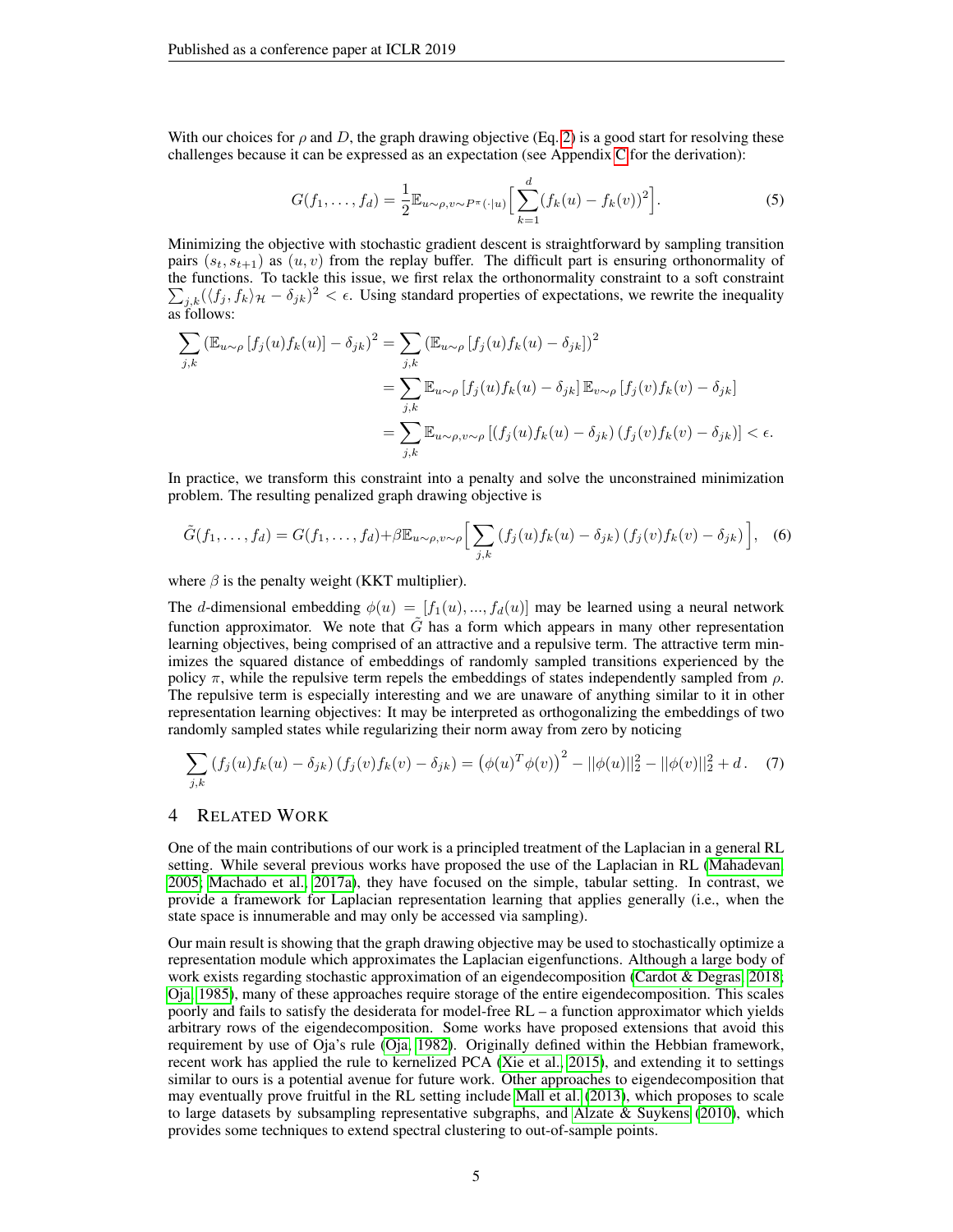In RL, [Machado et al.](#page-9-8) [\(2017b\)](#page-9-8) propose a method to approximate the Laplacian eigenvectors with functions approximators via an equivalence between proto-value functions [\(Mahadevan, 2005\)](#page-9-6) and spectral decomposition of the successor representation [\(Stachenfeld et al., 2014\)](#page-9-14). Importantly, they propose an approach for stochastically approximating the eigendecomposition when the state space is large. Unfortunately, their approach is only justified in the tabular setting and, as we show in our results below, does not generalize beyond. Moreover, their eigenvectors are based on an explicit eigendecomposition of a constructed reduced matrix, and thus are not appropriate for online settings.

Approaches more similar to ours [\(Shaham et al., 2018;](#page-9-15) [Pfau et al., 2018\)](#page-9-16) optimize objectives similar to Eq. [2,](#page-2-1) but handle the orthonormality constraint differently. [Shaham et al.](#page-9-15) [\(2018\)](#page-9-15) introduce a special-purpose orthonormalizing layer, which ensures orthonormality at the mini-batch level. Unfortunately, this does not ensure orthonormality over the entire dataset and requires large minibatches for stability. Furthermore, the orthonormalization process can be numerically unstable, and in our preliminary experiments we found that TensorFlow frequently crashed due to numerical errors from this sort of orthonormalization. [Pfau et al.](#page-9-16) [\(2018\)](#page-9-16) turn the problem into an unconstrained optimization objective. However, in their chosen form, one cannot compute unbiased stochastic gradients. Moreover, their approach scales quadratically in the number of embedding dimensions. Our approach does not suffer from these issues.

Finally, we note that our work provides a convincing application of Laplacian representations on difficult RL tasks, namely reward-shaping in continuous-control environments. Although previous works have presented interesting preliminary results, their applications were either restricted to small discrete state spaces [\(Mahadevan, 2005\)](#page-9-6) or focused on qualitative assessments of the learned options [\(Machado et al., 2017a](#page-9-7)[;b\)](#page-9-8).

# 5 EXPERIMENTS

## 5.1 EVALUATING THE LEARNED REPRESENTATIONS

We first evaluate the learned representations by how well they approximate the subspace spanned by the smallest eigenfunctions of the Laplacian. We use the following evaluation protocol: (i) Given an embedding  $\phi: S \to \mathbb{R}^d$ , we first find its principal d-dimensional orthonormal basis  $h_1, ..., h_d$ , onto which we project all embeddings in order to satisfy the orthonormality constraint of the graph drawing objective; (ii) the evaluation metric is then computed as the value of the graph drawing objective using the projected embeddings. In this subsection, we use finite state spaces, so step (i) can be performed by SVD.

We used a FourRoom gridworld environment (Figure [2\)](#page-5-0). We generate a dataset of experience by randomly sampling  $n$  transitions using a uniformly random policy with random initial state. We compare the embedding learned by our approximate graph drawing objective against methods proposed by [Machado et al.](#page-9-7) [\(2017a](#page-9-7)[;b\)](#page-9-8). [Machado et al.](#page-9-7)  $(2017a)$  find the first d eigenvectors of the Laplacian by eigen-decomposing a matrix formed by stacked transitions, while [Machado et al.](#page-9-8) [\(2017b\)](#page-9-8) eigen-decompose a matrix formed by stacked learned successor representations. We evaluate the methods with three different raw state representations of the gridworld: (i) one-hot vectors ("index"), (ii)  $(x, y)$  coordinates ("position") and (iii) top-down pixel representation ("image").



<span id="page-5-0"></span>Figure 2: FourRoom Env.

We present the results of our evaluations in Figure [3.](#page-6-0) Our method outperforms the previous methods with all three raw representations. Both of the previous methods were justified in the tabular setting, however, surprisingly, they underperform our method even with the tabular representation. Moreover, our method performs well even when the number of training samples is small.

#### 5.2 LAPLACIAN REPRESENTATION LEARNING FOR REWARD SHAPING

We now move on to demonstrating the power of our learned representations to improve the performance of an RL agent. We focus on a family of tasks – *goal-achieving* tasks – in which the agent is rewarded for reaching a certain state. We show that in such settings our learned representations are well-suited for reward shaping.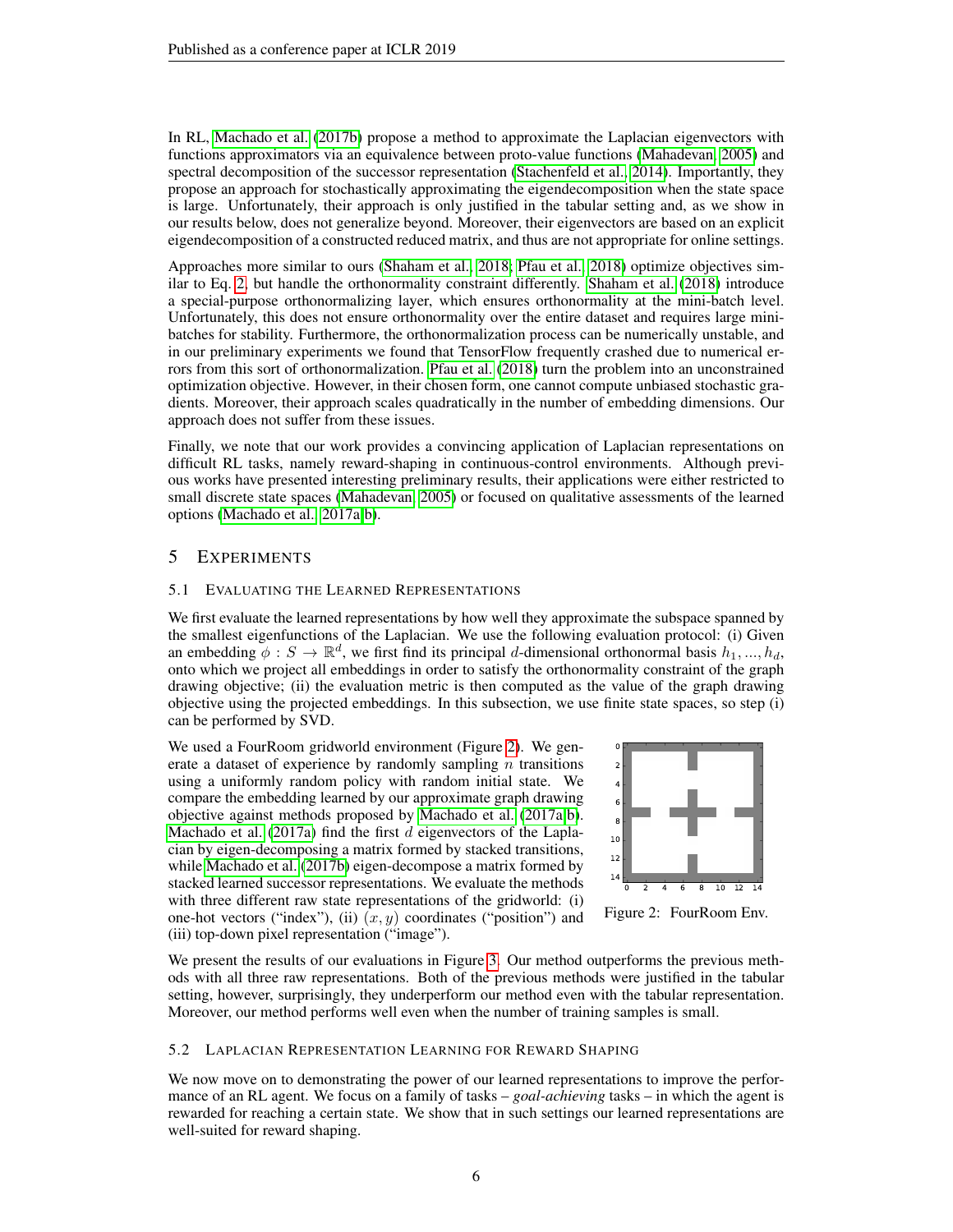

<span id="page-6-0"></span>Figure 3: Evaluation of learned representations. The x-axis shows number of transitions used for training and y-axis shows the gap between the graph drawing objective of the learned representations and the optimal Laplacian-based representations (lower is better). We find our method (graph drawing) more accurately approximates the desired representations than previous methods. See Appendix [D](#page-13-1) for details and additional results.

Goal-achieving tasks and reward shaping. A goal-achieving task is defined by an environment with transition dynamics but no reward, together with a goal vector  $z_g \in Z$ , where Z is the goal space. We assume that there is a known predefined function  $h : S \to Z$  that maps any state  $s \in S$ to a goal vector  $h(s) \in \mathbb{Z}$ . The learning objective is to train a policy that controls the agent to get to some state s such that  $||h(s) - z_g|| \leq \epsilon$ . For example the goal space may be the same as the state space with  $Z = S$  and  $h(s) = s$  being the identity mapping, in which case the target is a state vector. More generally the goal space can be a subspace of the state space. For example, in control tasks a state vector may contain both position and velocity information while a goal vector may just be a specific position. See [Plappert et al.](#page-9-17) [\(2018\)](#page-9-17) for an extensive discussion and additional examples.

A reward function needs to be defined in order to apply reinforcement learning to train an agent that can perform a goal achieving task. Two typical ways of defining a reward function for this family of tasks are (i) the sparse reward:  $r_t = -1 \left[ \frac{\|h(s_{t+1}) - z_g\|}{\|s\|} > \epsilon \right]$  as used by [Andrychowicz](#page-8-2) [et al.](#page-8-2) [\(2017\)](#page-8-2) and (ii) the shaped reward based on Euclidean distance  $r_t = -||h(s_{t+1}) - z_g||$  as used by [Pong et al.](#page-9-3) [\(2018\)](#page-9-3); [Nachum et al.](#page-9-4) [\(2018\)](#page-9-4). The sparse reward is consistent with what the agent is supposed to do but may slow down learning. The shaped reward may either accelerate or hurt the learning process depending on the whether distances in the raw feature space accurately reflect the geometry of the environment dynamics.

Reward shaping with learned representations. We expect that distance based reward shaping with our learned representations can speed up learning compared to sparse reward while avoiding the bias in the raw feature space. More specifically, we define the reward based on distance in a learned latent space. If the goal space is the same as the state space, i.e.  $S = Z$ , the reward function can be defined as  $r_t = - ||\phi(s_{t+1}) - \phi(z_g)||$ . If  $S \neq Z$  we propose two options: (i) The first is to learn an embedding  $\phi: Z \to \mathbb{R}^d$  of the goal space and define  $r_t = - ||\phi(h(s_{t+1})) - \phi(z_g)||$ . (ii) The second options is to learn an an embedding  $\phi : S \to \mathbb{R}^d$  of the state space and define  $r_t = -\left\|\phi(s_{t+1}) - \phi(h^{-1}(z_g))\right\|$ , where  $h^{-1}(z)$  is defined as picking arbitrary state s (may not be unique) that achieves  $h(s) = z$ . We experiment with both options when  $S \neq Z$ .

## 5.2.1 GRIDWORLD

We experiment with the gridworld environments with  $(x, y)$  coordinates as the observation. We evaluate on three different mazes: OneRoom, TwoRooms and HardMaze, as shown in the top row of Figure [4.](#page-7-0) The red grids are the goals and the heatmap shows the distances from each grid to the goal in the learned Laplacian embedding space. We can qualitatively see that the learned rewards are well-suited to the task and appropriately reflect the environment dynamics, especially in TwoRoom and HardMaze where the raw feature space is very ill-suited.

These representations are learned according to our method using a uniformly random behavior policy. Then we define the shaped reward as a half-half mix of the L2 distance in the learned latent space and the sparse reward. We found this mix to be advantageous, as the L2 distance on its own does not provide enough difference between the reward of the goal state and rewards of the states near the goal. When the L2 distance between the representations of the goal state and adjacent states is small the Q-function can fail to provide a significant signal to actually reach the goal state (rather than a state that is just close to the goal). Thus, to better align the shaped reward with the task directive, we use a half-half mix, which clearly draws a boundary between the goal state and its adjacent states (as the sparse reward does) while retaining the structure of the distance-shaped reward. We plot the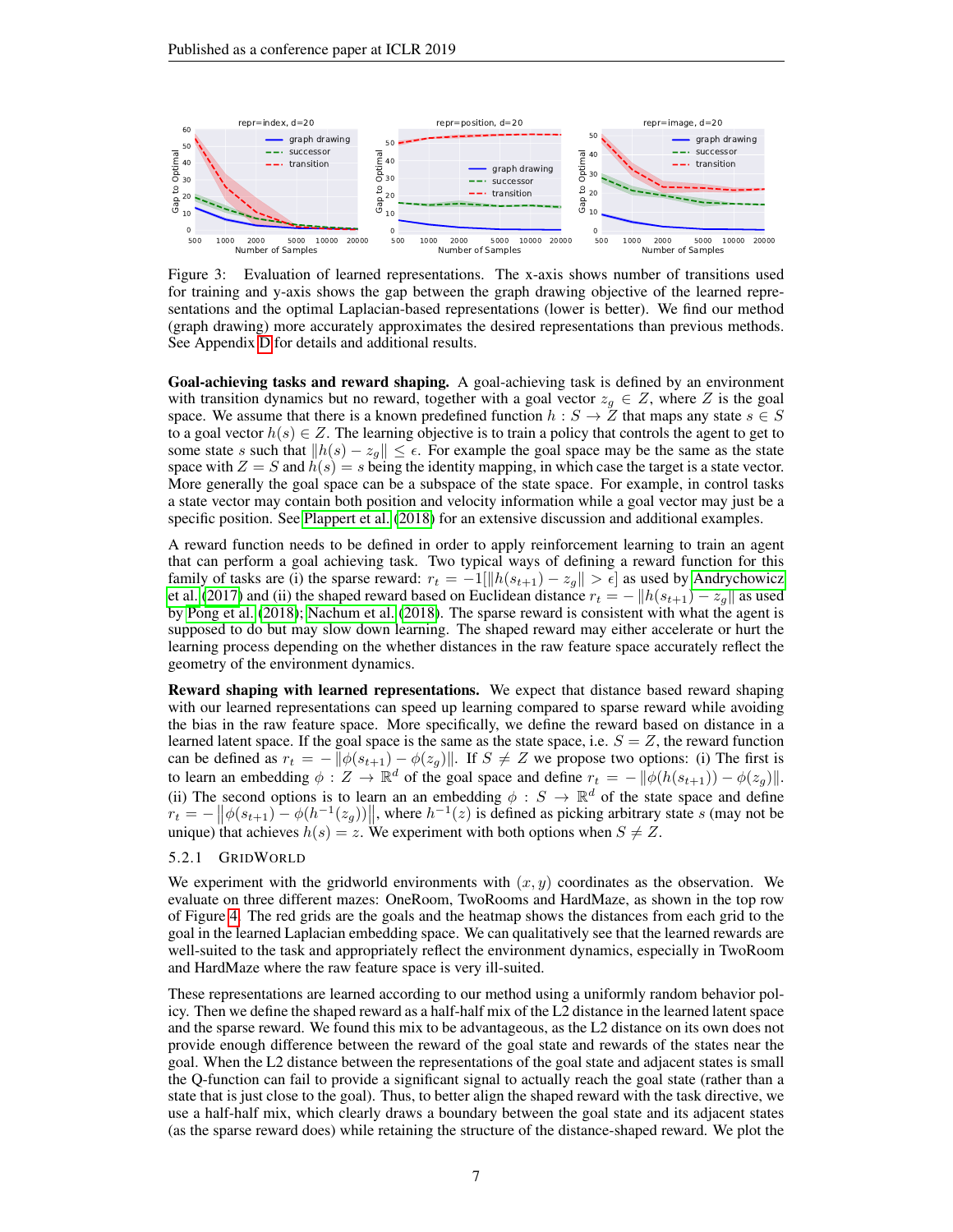

<span id="page-7-0"></span>Figure 4: Results of reward shaping with a learned Laplacian embedding in GridWorld environments. The top row shows the L2 distance in the learned embedding space. The bottom row shows empirical performance. Our method (mix) can reach optimal performance faster than the baselines, especially in harder mazes. Policies are trained by DQN [\(Mnih et al., 2013\)](#page-9-18).

learning performance of an agent trained according to this learned reward in Figure [4.](#page-7-0) All plots are based on 5 different random seeds. We compare against (i) sparse: the sparse reward, (ii) l2: the shaped reward based on the L2 distance in the raw  $(x, y)$  feature space, (iii) **rawmix**: the mixture of (i) and (ii). Our mixture of shaped reward based on learning representations and the sparse reward is labelled as "mix" in the plots. We observe that in the OneRoom environment all shaped reward functions significantly outperform the sparse reward, which indicates that in goal-achieving tasks properly shaped reward can accelerate learning of the policy, justifying our motivation of applying learned representations for reward shaping. In TwoRoom and HardMaze environments when the raw feature space cannot reflect an accurate distance, our Laplacian-based shaped reward learned using the graph drawing objective ("mix") significantly outperforms all other reward settings.

#### 5.2.2 CONTINUOUS CONTROL

To further verify the benefit of our learned representations in reward shaping, we also experiment with continuous control navigation tasks. These tasks are much harder to solve than the gridworld tasks because the agent must simultaneously learn to control itself and navigate to the goal. We use Mujoco [\(Todorov et al., 2012\)](#page-10-1) to create 3D mazes and learn to control two types of agents, PointMass and Ant, to navigate to a certain area in the maze, as shown in Figure [5.](#page-8-10) Unlike the gridworld environments the  $(x, y)$  goal space is distinct from the state space, so we apply our two introduced methods to align the spaces: (i) learning  $\phi$  to only embed the  $(x, y)$  coordinates of the state (mix) or (ii) learning  $\phi$  to embed the full state (fullmix). We run experiments with both methods. As shown in Figure [5](#page-8-10) both "mix" and "fullmix" outperform all other methods, which further justifies the benefits of using our learned representations for reward shaping. It is interesting to see that both embedding the goal space and embedding the state space still provide a significant advantage even if neither of them is a perfect solution. For goal space embedding, part of the state vector (e.g. velocities) is ignored so the learned embedding may not be able to capture the full structure of the environment dynamics. For state space embedding, constructing the state vector from the goal vector makes achieving the goal more challenging since there is a larger set of states (e.g. with different velocities) that achieve the goal but the shaped reward encourage the policy to reach only one of them. Having a better way to align the two spaces would be an interesting future direction.

## 6 CONCLUSION

We have presented an approach to learning a Laplacian-based state representation in RL settings. Our approach is both general – being applicable to any state space regardless of cardinality – and scalable – relying only on the ability to sample mini-batches of states and pairs of states. We have further provided an application of our method to reward shaping in both discrete spaces and continuous-control settings. With our scalable and general approach, many more potential applications of Laplacian-based representations are now within reach, and we encourage future work to continue investigating this promising direction.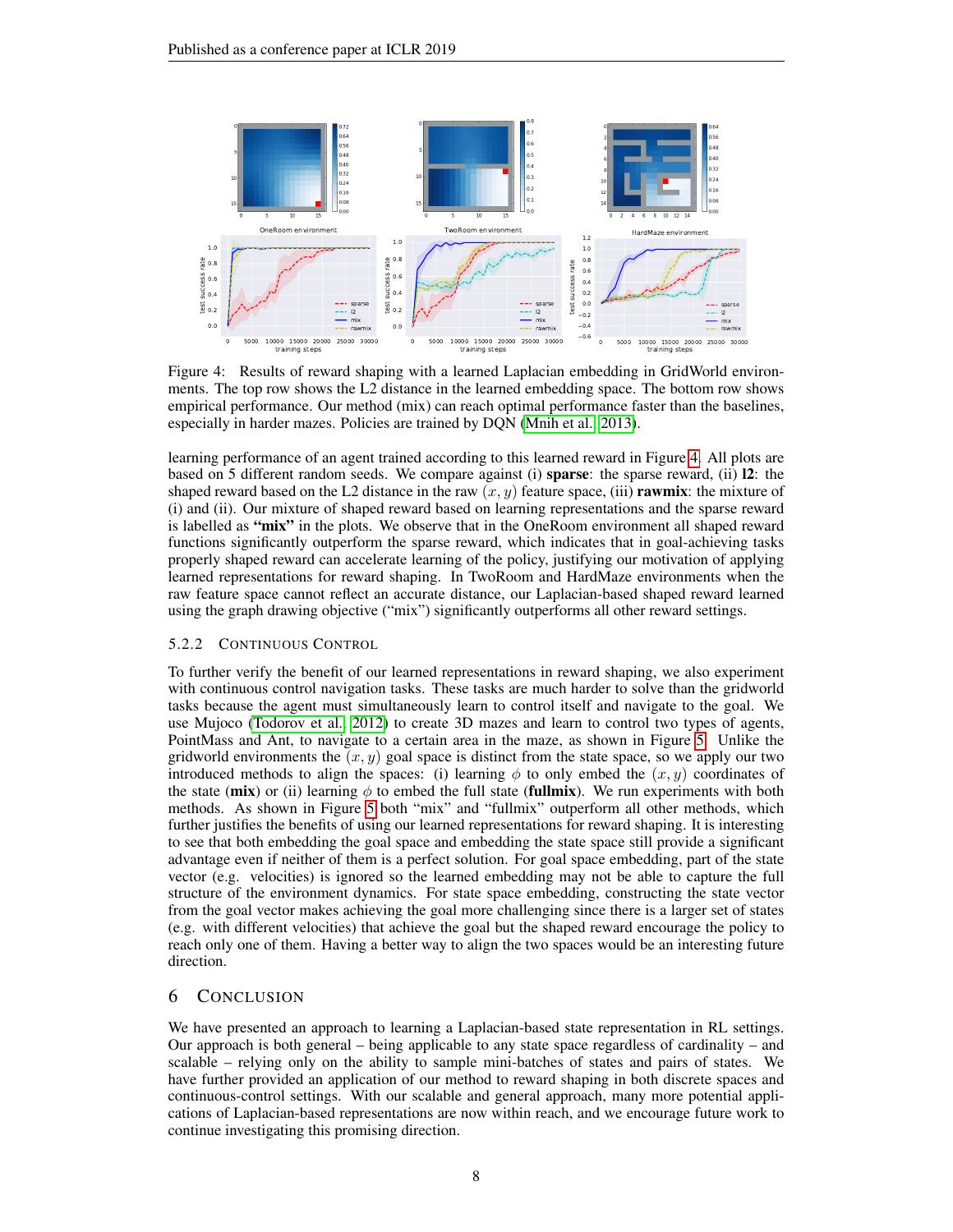

<span id="page-8-10"></span>Figure 5: Results of reward shaping with a learned Laplacian embedding in continuous control environments. Our learned representations are used by the "mix" and "fullmix" variants (see text for details), whose performance dominates that of all other methods. Policies are trained by DDPG [\(Lil](#page-8-11)[licrap et al., 2015\)](#page-8-11).

#### ACKNOWLEDGMENTS

We thank Marc Bellemare, Dale Schuurmans, and the Google Brain team for insightful comments and discussions.

#### **REFERENCES**

- <span id="page-8-9"></span>Carlos Alzate and Johan AK Suykens. Multiway spectral clustering with out-of-sample extensions through weighted kernel pca. *IEEE transactions on pattern analysis and machine intelligence*, 32 (2):335–347, 2010.
- <span id="page-8-2"></span>Marcin Andrychowicz, Filip Wolski, Alex Ray, Jonas Schneider, Rachel Fong, Peter Welinder, Bob McGrew, Josh Tobin, OpenAI Pieter Abbeel, and Wojciech Zaremba. Hindsight experience replay. In *Advances in Neural Information Processing Systems*, pp. 5048–5058, 2017.
- <span id="page-8-0"></span>Yoshua Bengio, Aaron Courville, and Pascal Vincent. Representation learning: A review and new perspectives. *IEEE transactions on pattern analysis and machine intelligence*, 35(8):1798–1828, 2013.
- <span id="page-8-7"></span>D. Bump. *Automorphic Forms and Representations*. Automorphic Forms and Representations. Cambridge University Press, 1998. ISBN 9780521658188. URL [https://books.google.](https://books.google.com/books?id=QQ1cr7B6XqQC) [com/books?id=QQ1cr7B6XqQC](https://books.google.com/books?id=QQ1cr7B6XqQC).
- <span id="page-8-8"></span>Hervé Cardot and David Degras. Online principal component analysis in high dimension: Which algorithm to choose? *International Statistical Review*, 86(1):29–50, 2018.
- <span id="page-8-5"></span>Arthur Cayley. A memoir on the theory of matrices. *Philosophical transactions of the Royal society of London*, 148:17–37, 1858.
- <span id="page-8-4"></span>Fan RK Chung and Fan Chung Graham. *Spectral graph theory*. Number 92. American Mathematical Soc., 1997.
- <span id="page-8-1"></span>Rachit Dubey, Pulkit Agrawal, Deepak Pathak, Thomas L Griffiths, and Alexei A Efros. Investigating human priors for playing video games. *ICML*, 2018.
- <span id="page-8-6"></span>David Hilbert. Grundzüge einer allgemeinen theorie der linearen integralgleichungen. vierte mitteilung. *Nachrichten von der Gesellschaft der Wissenschaften zu Gottingen, Mathematisch- ¨ Physikalische Klasse*, 1906:157–228, 1906.
- <span id="page-8-3"></span>Yehuda Koren. On spectral graph drawing. In *International Computing and Combinatorics Conference*, pp. 496–508. Springer, 2003.
- <span id="page-8-11"></span>Timothy P Lillicrap, Jonathan J Hunt, Alexander Pritzel, Nicolas Heess, Tom Erez, Yuval Tassa, David Silver, and Daan Wierstra. Continuous control with deep reinforcement learning. *arXiv preprint arXiv:1509.02971*, 2015.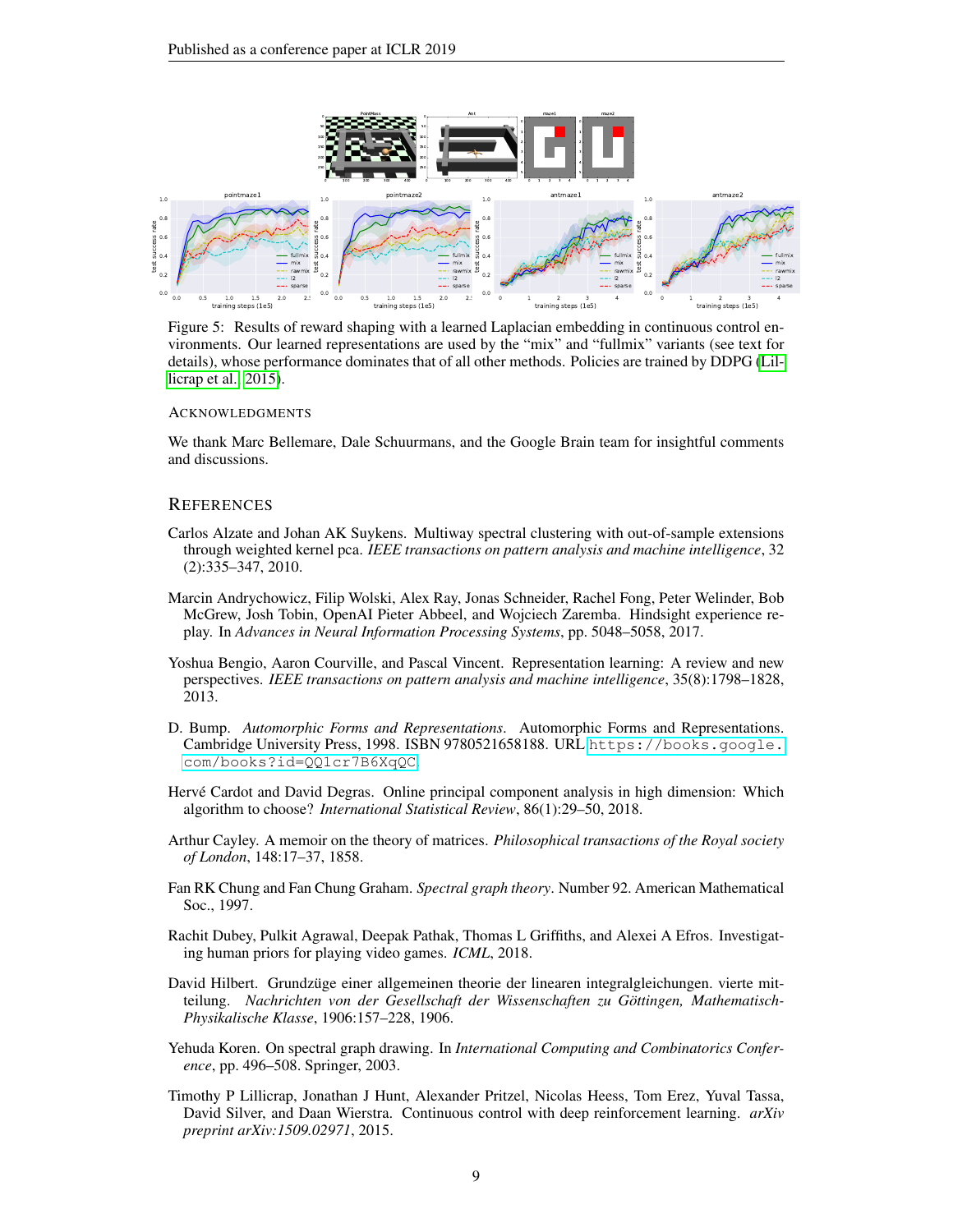- <span id="page-9-7"></span>Marlos C Machado, Marc G Bellemare, and Michael Bowling. A laplacian framework for option discovery in reinforcement learning. *arXiv preprint arXiv:1703.00956*, 2017a.
- <span id="page-9-8"></span>Marlos C Machado, Clemens Rosenbaum, Xiaoxiao Guo, Miao Liu, Gerald Tesauro, and Murray Campbell. Eigenoption discovery through the deep successor representation. *arXiv preprint arXiv:1710.11089*, 2017b.
- <span id="page-9-6"></span>Sridhar Mahadevan. Proto-value functions: Developmental reinforcement learning. In *Proceedings of the 22nd international conference on Machine learning*, pp. 553–560. ACM, 2005.
- <span id="page-9-13"></span>Raghvendra Mall, Rocco Langone, and Johan AK Suykens. Kernel spectral clustering for big data networks. *Entropy*, 15(5):1567–1586, 2013.
- <span id="page-9-18"></span>Volodymyr Mnih, Koray Kavukcuoglu, David Silver, Alex Graves, Ioannis Antonoglou, Daan Wierstra, and Martin Riedmiller. Playing atari with deep reinforcement learning. *arXiv preprint arXiv:1312.5602*, 2013.
- <span id="page-9-4"></span>Ofir Nachum, Shane Gu, Honglak Lee, and Sergey Levine. Data-efficient hierarchical reinforcement learning. *arXiv preprint arXiv:1805.08296*, 2018.
- <span id="page-9-5"></span>Andrew Y Ng, Michael I Jordan, and Yair Weiss. On spectral clustering: Analysis and an algorithm. In *Advances in neural information processing systems*, pp. 849–856, 2002.
- <span id="page-9-12"></span>Erkki Oja. Simplified neuron model as a principal component analyzer. *Journal of mathematical biology*, 15(3):267–273, 1982.
- <span id="page-9-11"></span>Erkki Oja. On stochastic approximation of the eigenvectors and eigenvalues of the expectation of a random matrix. 1985.
- <span id="page-9-2"></span>Deepak Pathak, Pulkit Agrawal, Alexei A Efros, and Trevor Darrell. Curiosity-driven exploration by self-supervised prediction. In *International Conference on Machine Learning (ICML)*, volume 2017, 2017.
- <span id="page-9-16"></span>David Pfau, Stig Petersen, Ashish Agarwal, David Barrett, and Kim Stachenfeld. Spectral inference networks: Unifying spectral methods with deep learning. *arXiv preprint arXiv:1806.02215*, 2018.
- <span id="page-9-17"></span>Matthias Plappert, Marcin Andrychowicz, Alex Ray, Bob McGrew, Bowen Baker, Glenn Powell, Jonas Schneider, Josh Tobin, Maciek Chociej, Peter Welinder, et al. Multi-goal reinforcement learning: Challenging robotics environments and request for research. *arXiv preprint arXiv:1802.09464*, 2018.
- <span id="page-9-3"></span>Vitchyr Pong, Shixiang Gu, Murtaza Dalal, and Sergey Levine. Temporal difference models: Modelfree deep rl for model-based control. *arXiv preprint arXiv:1802.09081*, 2018.
- <span id="page-9-10"></span>Martin L Puterman. Markov decision processes. *Handbooks in operations research and management science*, 2:331–434, 1990.
- <span id="page-9-0"></span>Eddie J Rafols, Mark B Ring, Richard S Sutton, and Brian Tanner. Using predictive representations to improve generalization in reinforcement learning. In *IJCAI*, pp. 835–840, 2005.
- <span id="page-9-9"></span>Friedrich Riesz. Untersuchungen über systeme integrierbarer funktionen. *Mathematische Annalen*, 69(4):449–497, 1910.
- <span id="page-9-15"></span>Uri Shaham, Kelly Stanton, Henry Li, Boaz Nadler, Ronen Basri, and Yuval Kluger. Spectralnet: Spectral clustering using deep neural networks. *arXiv preprint arXiv:1801.01587*, 2018.
- <span id="page-9-14"></span>Kimberly L Stachenfeld, Matthew Botvinick, and Samuel J Gershman. Design principles of the hippocampal cognitive map. In *Advances in neural information processing systems*, pp. 2528– 2536, 2014.
- <span id="page-9-1"></span>Haoran Tang, Rein Houthooft, Davis Foote, Adam Stooke, OpenAI Xi Chen, Yan Duan, John Schulman, Filip DeTurck, and Pieter Abbeel. # exploration: A study of count-based exploration for deep reinforcement learning. In *Advances in Neural Information Processing Systems*, pp. 2753– 2762, 2017.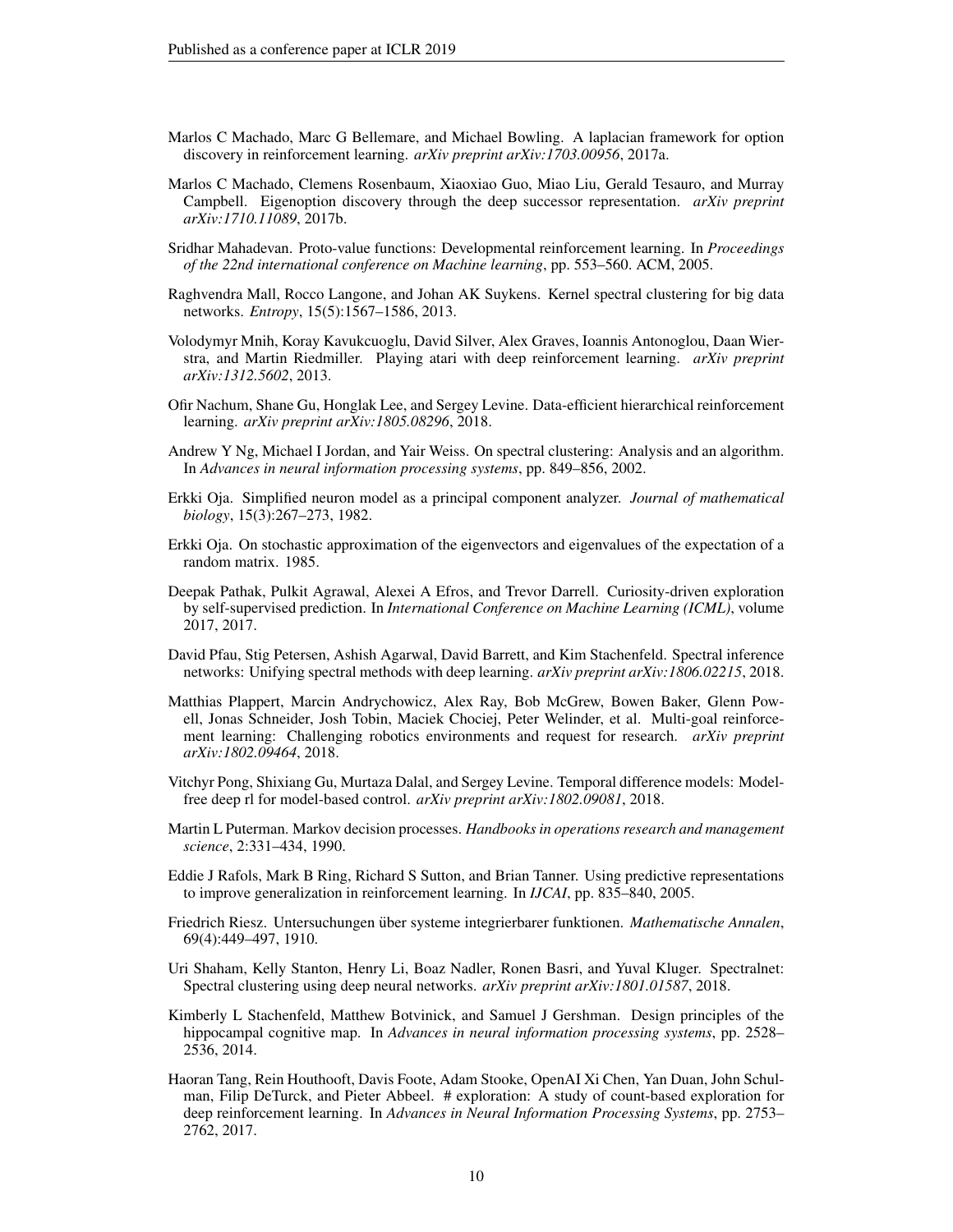- <span id="page-10-1"></span>Emanuel Todorov, Tom Erez, and Yuval Tassa. Mujoco: A physics engine for model-based control. In *Intelligent Robots and Systems (IROS), 2012 IEEE/RSJ International Conference on*, pp. 5026– 5033. IEEE, 2012.
- <span id="page-10-0"></span>Bo Xie, Yingyu Liang, and Le Song. Scale up nonlinear component analysis with doubly stochastic gradients. In *Advances in Neural Information Processing Systems*, pp. 2341–2349, 2015.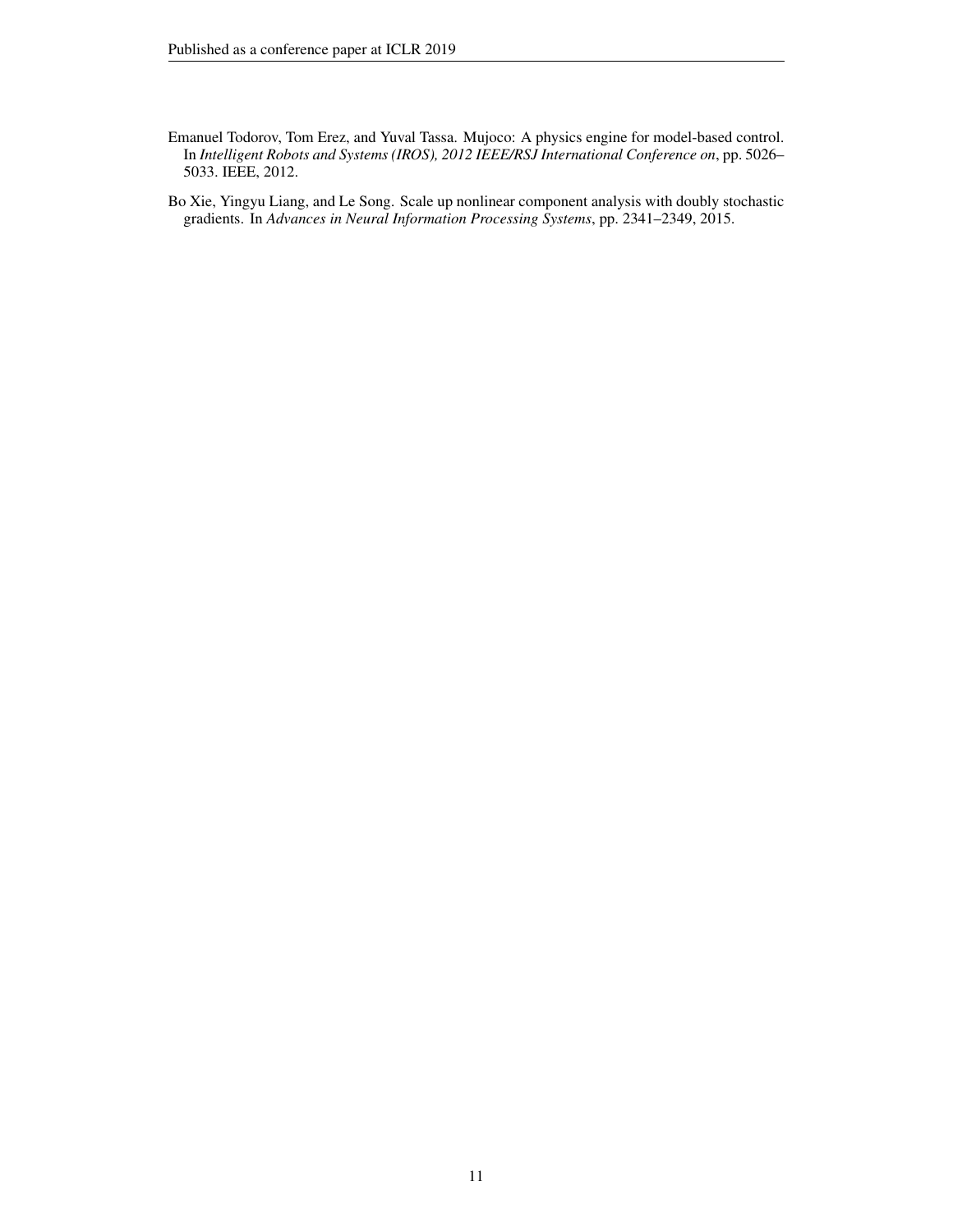## <span id="page-11-0"></span>A EXISTENCE OF SMALLEST EIGENVALUES OF THE LAPLACIAN.

Since the Hilbert space  $H$  may have infinitely many dimensions we need to make sure that the smallest d eigenvalues of the Laplacian operator is well defined. Since  $L = I - D$  if  $\lambda$  is an eigenvalue of D then  $1 - \lambda$  is an eigenvalue of L. So we turn to discuss the existence of the largest d eigenvalues of D. According to our definition D is a compact self-adjoint linear operator on  $H$ . So it has the following properties according to the spectral theorem:

- D has either (i) a finite set of eigenvalues or (ii) countably many eigenvalues  $\{\lambda_1, \lambda_2, ...\}$ and  $\lambda_n \to 0$  if there are infinitely many. All eigenvalues are real.
- Any eigenvalue  $\lambda$  satisfies  $-||D|| \leq \lambda \leq ||D||$  where  $||\cdot||$  is the operator norm.

If the operator D has a finite set of n eigenvalues its largest d eigenvalues exist when d is smaller than  $n$ .

If  $D$  has a infinite but countable set of eigenvalues we first characterize what the eigenvalues look like:

Let  $f_1$  be  $f_1(u) = 1$  for all  $u \in S$ . Then  $Df_1(u) = \int f_1(v)D(u, v) d\rho(v) = \int D(u, v) d\rho(v) = 1$ for all  $u \in S$  thus  $Df_1 = f_1$ . So  $\lambda = 1$  is an eigenvalue of D.

Recall that the operator norm is defined as

$$
||D|| = inf {c \ge 0 : ||Df|| \le c ||f|| \forall f \in \mathcal{H}}
$$
.

Define  $q_u$  be the probability measure such that  $\frac{dq_u}{d\rho} = D(u, \cdot)$ . We have

$$
Df(u)^{2} = \mathbb{E}_{v \sim q_{u}}[f(v)]^{2} \leq \mathbb{E}_{v \sim q_{u}}[f(v)^{2}] = \int f(v)^{2} D(u, v) d\rho(v)
$$

and

$$
||Df||2 = \int Df(u)2 d\rho(u) \le \int \int f(v)2 D(u, v) d\rho(v) d\rho(u) = \int f(v)2 d\rho(v) = ||f||2,
$$

which hold for any  $f \in \mathcal{H}$ . Hence  $||D|| \leq 1$ .

So the absolute values of the eigenvalues of  $D$  can be written as a non-increasing sequence which converges to 0 with the largest eigenvalue to be 1. If  $d$  is smaller than the number of positive eigenvalues of  $D$  then the largest  $d$  eigenvalues are guaranteed to exist. Note that this condition for  $d$  is stricter than the condition when  $D$  has finitely many eigenvalues. We conjecture that this restriction is due to an artifact of the analysis and in practice using any value of  $d$  would be valid when  $H$  has infinite dimensions.

## <span id="page-11-1"></span>B DEFINING D FOR MULTI-STEP TRANSITIONS

To introduce a more general definition of  $D$ , we first introduce a generalized discounted transition distribution  $P_{\lambda}^{\pi}$  defined by

<span id="page-11-2"></span>
$$
P_{\lambda}^{\pi}(v|u) = \sum_{\tau=1}^{\infty} (\lambda^{\tau-1} - \lambda^{\tau}) P^{\pi}(s_{t+\tau} = v|s_t = u), \qquad (8)
$$

where  $\lambda \in [0, 1)$  is a discount factor, with  $\lambda = 0$  corresponding to the one-step transition distribution  $P_0^{\pi} = P^{\pi}$ . Notice that  $P_{\lambda}^{\pi}(v|u)$  can be also written as  $P_{\lambda}^{\pi}(v|u) = \mathbb{E}_{\tau \sim q_{\lambda}} [P^{\pi}(s_{t+\tau} = v|s_t = u)]$ where  $q_{\lambda}(\tau) = \lambda^{\tau-1} - \lambda^{\tau}$ . So sampling from  $P_{\lambda}^{\pi}(v|u)$  can be done by first sampling  $\tau \sim q_{\lambda}$  then rolling out the Markov chain for  $\tau$  steps starting from u.

Note that for readability we state the definition of  $P_{\lambda}^{\pi}$  in terms of discrete probability distributions but in general  $P_{\lambda}^{\pi}(\cdot|u)$  are defined as a probability measure by stating the discounted sum [\(8\)](#page-11-2) for any measurable set of states  $U \in \Sigma$ ,  $U \subset S$  instead of a single state v.

Also notice that when  $\lambda > 0$  sampling v from  $P_{\lambda}^{\pi}(v|u)$  required rolling out more than one steps from u (and can be arbitrarily long). Given that the replay buffer contains finite length (say  $\hat{T}'$ )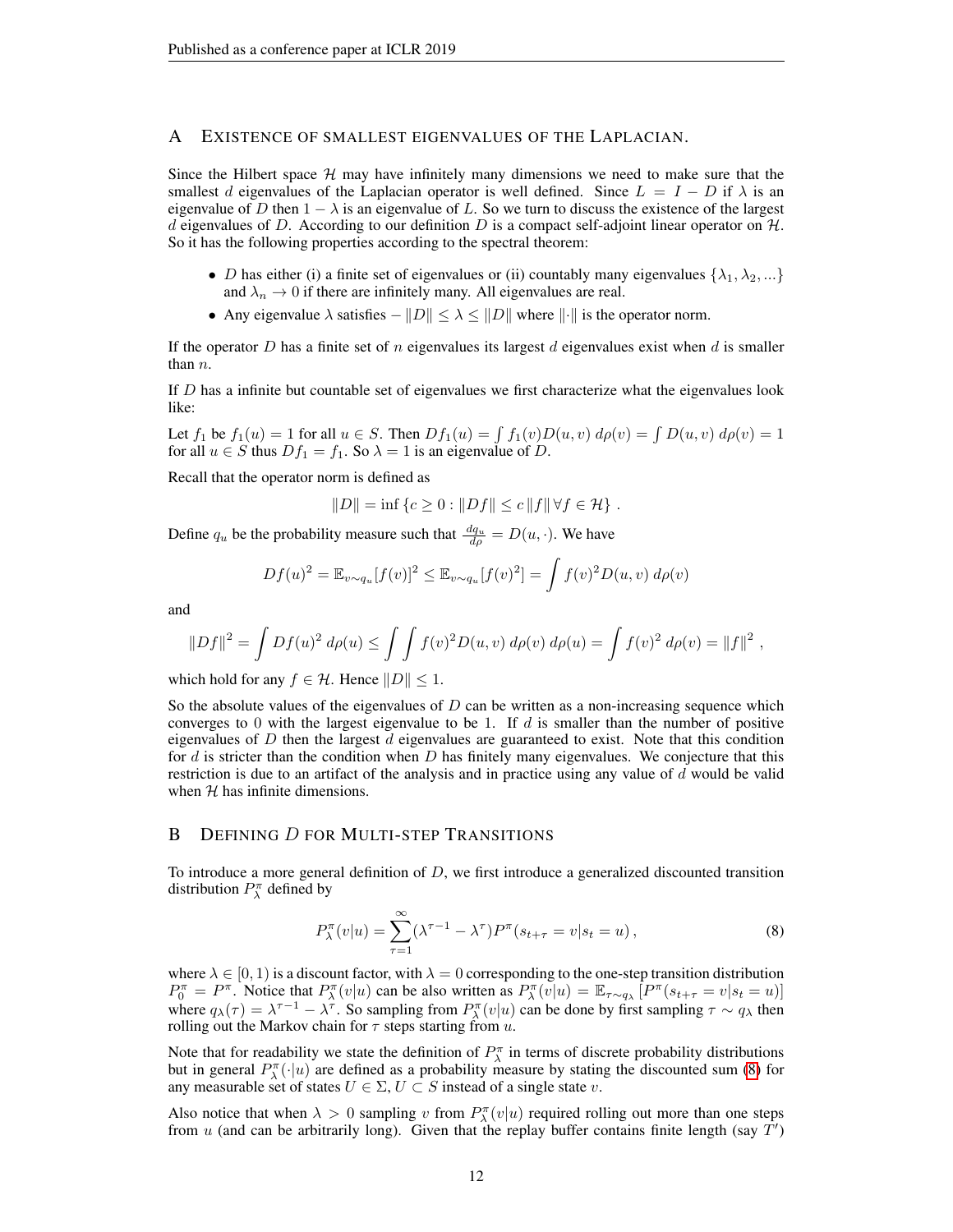trajectories sampling exactly from the defined distribution is impossible. In practice, after sampling  $u = s_t$  in a trajectory and  $\tau$  from  $q_{\lambda}(\tau)$  we discard this sample if  $t + \tau > T^{\tilde{\jmath}}$ .

With the discounted transition, distributions now the generalized  $D$  is defined as

<span id="page-12-0"></span>
$$
D(u, v) = \frac{1}{2} \frac{dP_{\lambda}^{\pi}(s|u)}{d\rho(s)} \bigg|_{s=v} + \frac{1}{2} \frac{dP_{\lambda}^{\pi}(s|v)}{d\rho(s)} \bigg|_{s=u}.
$$
 (9)

We assume that  $P_{\lambda}^{\pi}(\cdot|u)$  is absolutely continuous to  $\rho$  for any u so that the Radon Nikodym derivatives are well defined. This assumption is mild since it is saying that for any state  $v$  that is reachable from some state u under  $P^{\pi}$  we have a positive probability to sample it from  $\rho$ , i.e. the behavior policy  $\pi$  is able to explore the whole state space (not necessarily efficiently).

Proof of  $D(u, \cdot)$  being a density of some probability measure with respect to  $\rho$ . We need to show that  $\int_S D(u, v) d\rho(v) = 1$ . Let  $f(\cdot | u)$  be the density function of  $P_{\lambda}^{\pi}(\cdot | u)$  with respect to  $\rho$ then  $D(u, v) = \frac{1}{2} f(v|u) + \frac{1}{2} f(u|v)$ . According to the definition of f we have  $\int_S f(v|u) d\rho(v) = 1$ . It remains to show that  $\int_S f(u|v) d\rho(v) = 1$  for any u.

First notice that if  $\rho$  is the stationary distribution of  $P^{\pi}$  it is also the stationary distribution of  $P^{\pi}_{\lambda}$ such that  $\rho(U) = \int_S P^{\pi}(U|v) d\rho(v)$  for any measurable  $U \subset S$ . Let  $g(u) = \int_S f(u|v) d\rho(v)$ . For any measurable set  $U \subset S$  we have

$$
\int_{U} g(u) d\rho(u) = \int_{u \in U} \int_{v \in S} f(u|v) d\rho(v) d\rho(u)
$$
\n
$$
= \int_{v \in S} \int_{u \in U} f(u|v) d\rho(u) d\rho(v)
$$
\n
$$
= \int_{v \in S} P_{\lambda}^{\pi}(U|v) d\rho(v)
$$
\n
$$
= \rho(U), \qquad \text{(Property of the stationary distribution.)}
$$

which means that g is the density function of  $\rho$  with respect to  $\rho$ . So  $g(u) = 1$  holds for all u. (For simplicity we ignore the statement of "almost surely" throughout the paper.)

**Discussion of finite time horizon.** Because proving  $D(u, \cdot)$  to be a density requires the fact that  $\rho$  is the stationary distribution of  $P^{\pi}$ , the astute reader may suspect that sampling from the replay buffer will differ from the stationary distribution when the initial state distribution is highly concentrated, the mixing rate is slow, and the time horizon is short. In this case, one can adjust the definition of the transition probabilities to better reflect what is happening in practice: Define a new transition distribution by adding a small probability to "reset":  $\tilde{P}^{\pi}(\cdot|u) = (1 - \delta)P^{\pi}(\cdot|u) + \delta P_0$ . This introduces a randomized termination to approximate termination of trajectories (e.g,. due to time limit) without adding dependencies on t (to retain the Markov property). Then,  $\rho$  and D can be defined in the same way with respect to  $\tilde{P}^{\pi}$ . Now the replay buffer can be viewed as rolling out a single long trajectory with  $\tilde{P}^{\pi}$  so that sampling from the replay buffer approximates sampling from the stationary distribution. Note that under the new definition of  $D$ , minimizing the graph drawing objective requires sampling state pairs that may span over the "reset" transition. In practice, we ignore these pairs as we do not want to view "resets" as edges in RL. When  $\delta$  (e.g.  $1/T$ ) is small, the chance of sampling these "reset" pairs is very small, so our adjusted definition still approximately reflects what is being done in practice.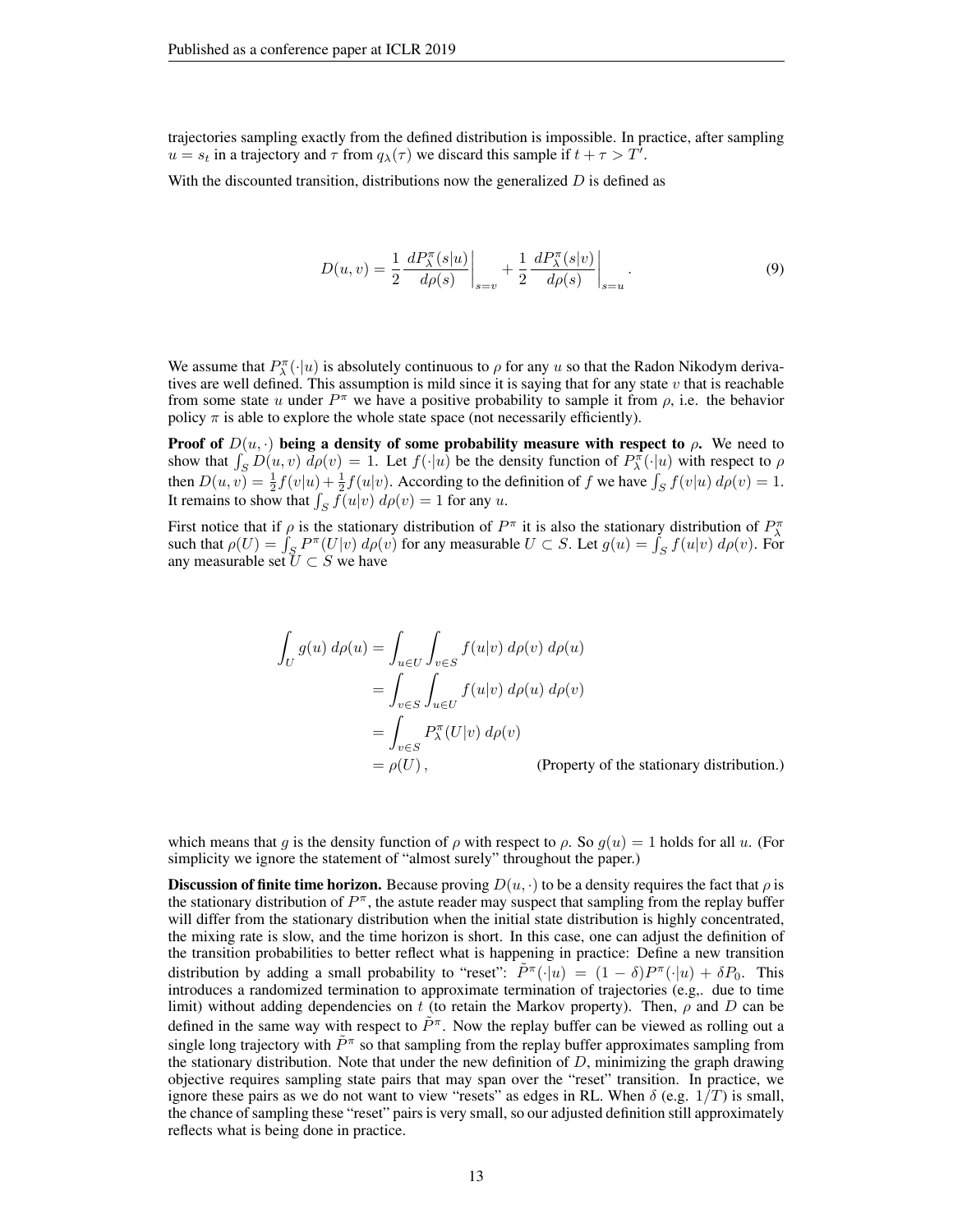# <span id="page-13-0"></span>C DERIVATION OF [\(5\)](#page-4-0)

$$
G(f_1, ..., f_d) = \frac{1}{2} \int_S \int_S \sum_{k=1}^d (f_k(u) - f_k(v))^2 D(u, v) d\rho(u) d\rho(v)
$$
  
= 
$$
\frac{1}{4} \int_S \int_S \sum_{k=1}^d (f_k(u) - f_k(v))^2 dP_\lambda^{\pi}(v|u) d\rho(u)
$$
  
+ 
$$
\frac{1}{4} \int_S \int_S \sum_{k=1}^d (f_k(u) - f_k(v))^2 dP_\lambda^{\pi}(u|v) d\rho(v)
$$

(Switching the notation  $u$  and  $v$  in the second term gives the same quantity as the first term)

$$
= \frac{1}{2} \int_{S} \int_{S} \sum_{k=1}^{d} (f_k(u) - f_k(v))^2 \, dP_{\lambda}^{\pi}(v|u) \, d\rho(u)
$$

$$
= \frac{1}{2} \mathbb{E}_{u \sim \rho, v \sim P^{\pi}(\cdot|u)} \left[ \sum_{k=1}^{d} (f_k(u) - f_k(v))^2 \right].
$$

## <span id="page-13-1"></span>D ADDITIONAL RESULTS AND EXPERIMENT DETAILS

## D.1 EVALUATING THE LEARNED REPRESENTATIONS

Environment details. The FourRoom gridworld environment, as shown in Figure [2,](#page-5-0) has 152 discrete states and 4 actions. A tabular (index) state representation is a one hot vector with 152 dimensions. A position state representation is a two dimensional vector representing the  $(x, y)$  coordinates, scaled within  $[-1, 1]$ . A image state representation contains 15 by 15 RGB pixels with different colors representing the agent, walls and open ground. The transitions are deterministic. Each episode starts from a uniformly sampled state has a length of 50. We use this data to perform representation learning and evaluate the final learned representation using our evaluation protocol.

Implementation of baselines. Both of the approaches in [Machado et al.](#page-9-7) [\(2017a\)](#page-9-7) and [Machado et al.](#page-9-8) [\(2017b\)](#page-9-8) output *d* eigenoptions  $e_1, ..., e_d \in \mathbb{R}^m$  where m is the dimension of a state feature space  $\psi : S \to \mathbb{R}^m$ , which can be either the raw representation [\(Machado et al., 2017a\)](#page-9-7) or a representa-tion learned by a forward prediction model [\(Machado et al., 2017b\)](#page-9-8). Given the  $d$  eigenoptions, an embedding can be obtained by letting  $f_i(s) = \psi(s)^T e_i$ . Following their theoretical results it can be seen that if  $\psi$  is the one-hot representation of the tabular states and the stacked rows contains unique enumeration of all transitions/states  $\phi = [f_1, ..., f_d]$  spans the same subspace as the smallest d eigenvectors of the Laplacian.

**Additional results.** Additional results for  $d = 50, 100$  are shown in Figure [6.](#page-14-0)

**Choice of**  $\beta$  **in [\(6\)](#page-4-1).** When the optimization problem associated with our objective (6) may be solved exactly, increasing  $\beta$  will always lead to better approximations of the exact graph drawing objective [\(2\)](#page-2-1) as the soft constraint approaches to the hard constraint. However, the optimization problem becomes harder to be solve by SGD when the value of  $\beta$  is too large. We perform an sensitivity study over  $\beta$  to show this trade-off in Figure [7.](#page-14-1) We can see that the optimal value of  $\beta$  increases as d in creases.

**Hyperparameters.** D is defined using one-step transitions ( $\lambda = 0$  in [\(9\)](#page-12-0)). We use  $\beta = d/20$ , batch size 32, Adam optimizer with learning rate 0.001 and total training steps 100, 000. For representation mappings: we use a linear mapping for index states, a  $200 \rightarrow 200$  two hidden layer fully connected neural network for position states and a convolutional network for image states. All activation functions are relu. The convolutional network contains 3 conv-layers with output channels  $(16, 16, 16)$ , kernel sizes  $(4, 4, 4)$ , strides  $(2, 2, 1)$  and a final linear mapping to representations.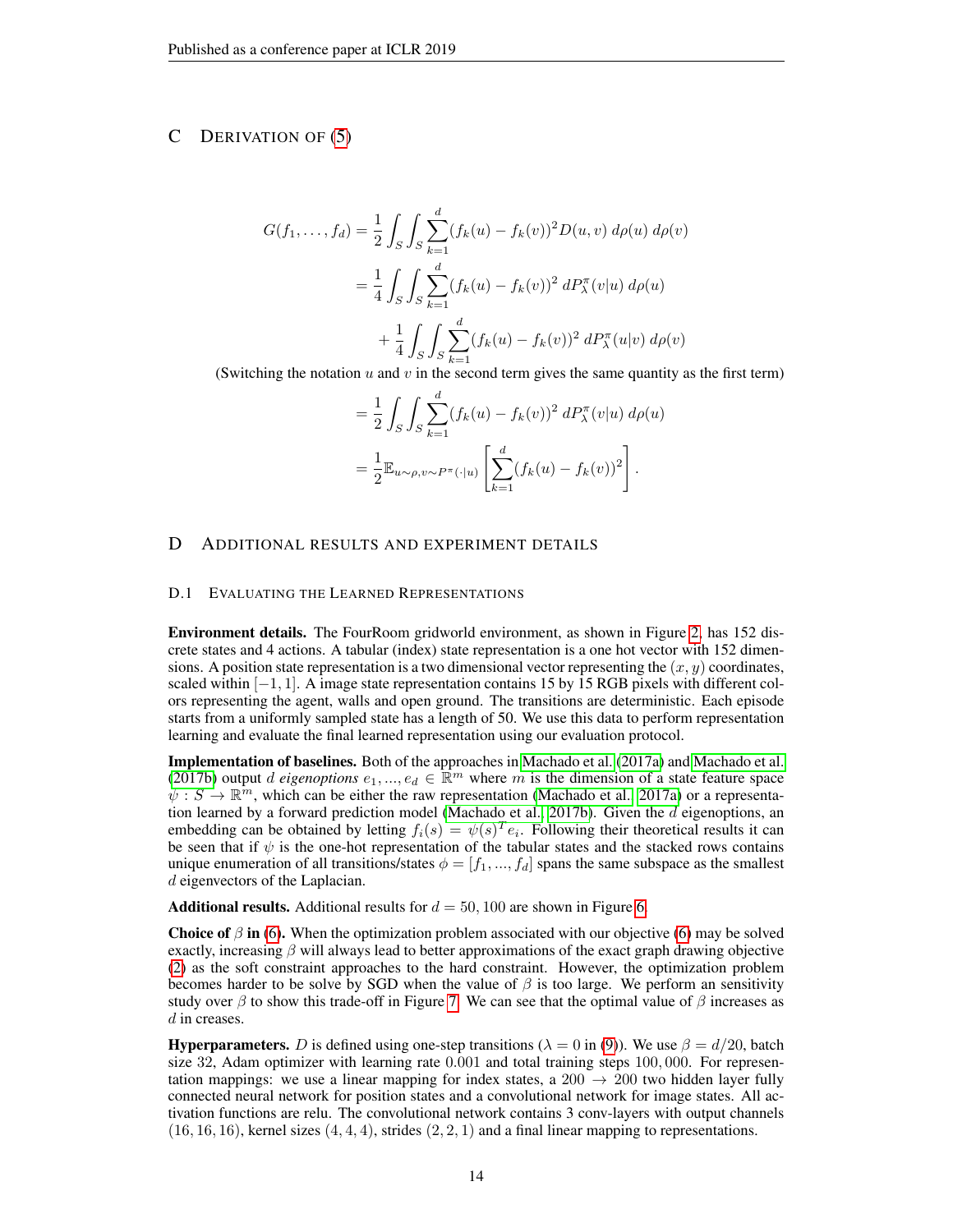

<span id="page-14-0"></span>Figure 6: Evaluation of learned representations for  $d = 50, 100$ .



<span id="page-14-1"></span>Figure 7: Ablation study for the value of  $\beta$ . We use  $n = 2000$  and repr = position.

#### D.2 LAPLACIAN REPRESENTATION LEARNING FOR REWARD SHAPING

#### D.2.1 GRIDWORLD

Environment details All mazes have a total size of 15 by 15 grids, with 4 actions and total number of states decided by the walls. We use  $(x, y)$  position as raw state representations. Since the states are discrete the success criteria is set as reaching the exact grid. Each episode has a length of 50.

**Hyperparameters** For representation learning we use  $d = 20$ . In the definition of D we use the discounted multi-step transitions [\(9\)](#page-12-0) with  $\lambda = 0.9$ . For the approximate graph drawing objective [\(6\)](#page-4-1) we use  $\beta = 5.0$  and  $\delta_{ik} = 0.05$  (instead of 1) if  $j = k$  otherwise 0 to control the scale of L2 distances. We pretrain the representations for 30000 steps (This number of steps is not optimized and we observe that the training converges much earlier) by Adam with batch size 128 and learning rate 0.001. For policy training, we use the vanilla DQN [\(Mnih et al., 2013\)](#page-9-18) with a online network and a target network both representing the Q-function. The policy used for testing is to select the action with the highest Q-value according to the online network at each state. The online network is trained to minimize the Bellman error by sampling transitions from the replay buffer. The target network is updated every 50 steps with a mixing rate of 0.05 (of the current online network with 0.95 of the previous target network). Epsilon greedy with  $\epsilon = 0.2$  is used for exploration. Reward discount is 0.98. The policy is trained with Adam optimizer with learning rate 0.001. For both representation mapping and Q-functions we use a fully connected network (parameter not shared) with 3 hidden layers and 256 units in each layer. All activation functions are relu.

#### D.2.2 CONTINUOUS CONTROL

Environment details The PointMass agent has a 6 dimensional state space a 2 dimensional action space. The Ant agent has a 29 dimensional state space and a 8 dimensional action space. The success criteria is set as reaching an L2 ball centered around a specific  $(x, y)$  position with the radius as 10% of the total size of the maze, as shown in Figure [5.](#page-8-10) Each episode has a length of 300.